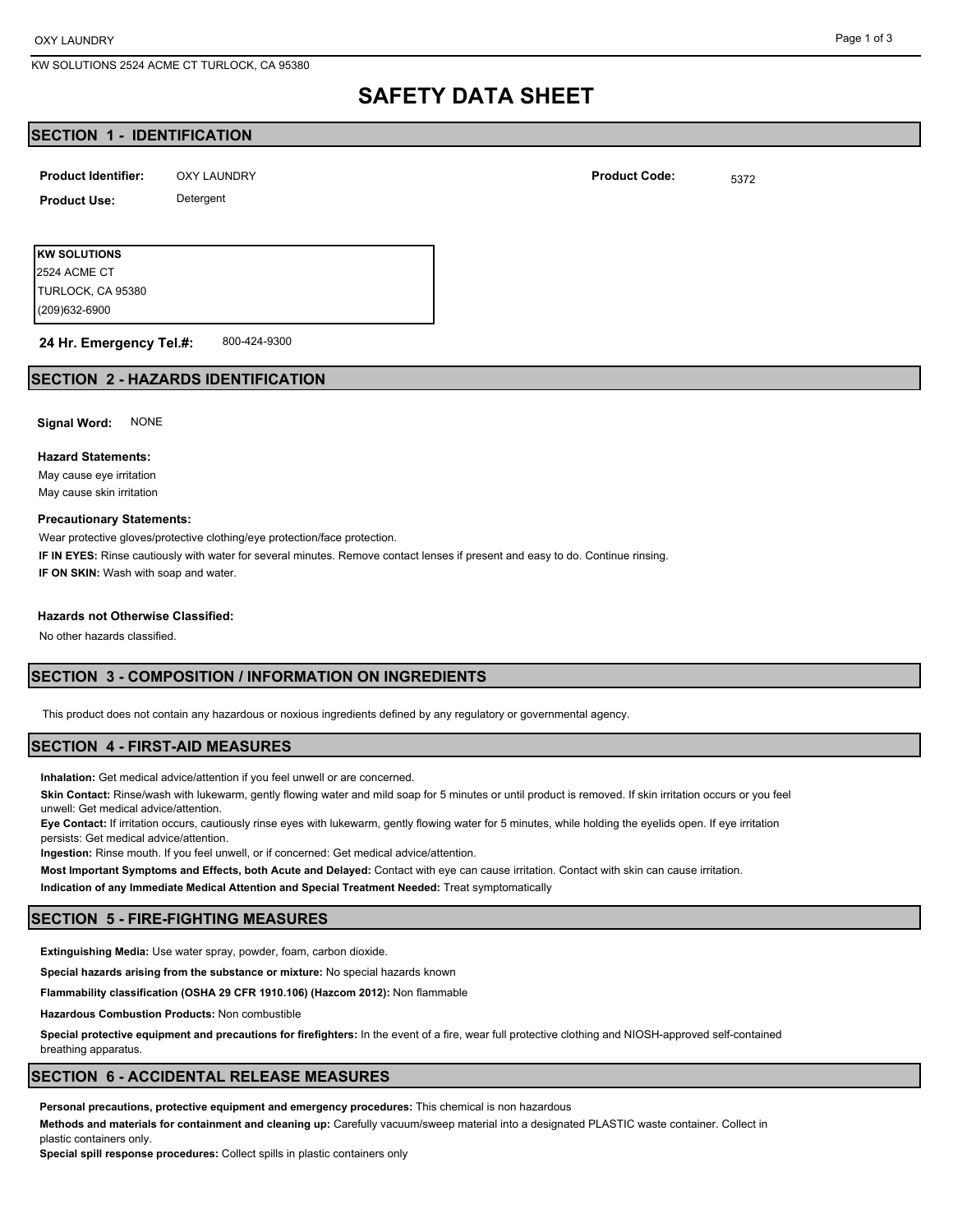# **SAFETY DATA SHEET**

## **SECTION 7 - HANDLING AND STORAGE**

**Precautions for Safe Handling:** This chemical is non-hazardous. No additonal precautions necessary. **Conditions for Safe Storage:** Keep product in tightly closed container when not in use. Do not drop, roll or skid drum. **Incompatible Materials:** Acids, bases and strong oxidizers.

#### **SECTION 8 - EXPOSURE CONTROLS / PERSONAL PROTECTION**

**Ventilation and engineering measures:** No additional ventilation needed

**Respiratory Protection:** No additional respiratory protection needed.

**Skin Protection:** No additional skin protection needed.

**Eye/Face Protection:** No additional eye protection necessary.

**Other Protective Equipment:** Eye wash facility and emergency shower should be in close proximity.

**General Hygiene Conditions:** No unusual precautions are necessary.

### **SECTION 9 - PHYSICAL AND CHEMICAL PROPERTIES**

**Appearance:** White powder **Odor:** Odorless. **pH:** 8.5-9.5 (1:100) **Melting/Freezing point:** No information available. **Initial boiling point and boiling range:** No information available. **Flammability (solid, gas):** No information available. **Solubility in Water:** Complete **Decomposition temperature:** No information available.

## **SECTION 10 - STABILITY AND REACTIVITY**

**Reactivity:** Strong bases/acids/oxidizing agents **Chemical Stability:** Stable under normal conditions **Possibility of Hazardous Reactions:** May react with incompatible materials **Conditions to Avoid:** Incompatible materials **Incompatible Materials:** Acids, bases and strong oxidizers. **Hazardous Decomposition Products:** Carbon oxides.

# **SECTION 11 - TOXICOLOGICAL INFORMATION**

#### **Information on likely routes of exposure:**

Routes of entry - inhalation: YES Routes of entry - skin & eye: YES Routes of entry - ingestion: YES Routes of entry - skin absorption: NO

#### **Potential Health Effects:**

**Signs and symptoms of short term (acute) exposure: Inhalation:** May cause irritation to respiratory system in mist/vapor form. **Ingestion:** May cause irritation to digestive system

**Skin:** May cause skin irritation including redness, edema, swelling, rash, scaling or blistering, drying and/or cracking of skin.

**Eye:** May cause redness, stinging, tearing, swelling, itching and/or irritation of the eye. Possible eye damage if left untreated.

#### **Potential Chronic Health Effects:**

**Carcinogenicity:** No components are listed as carcinogens by ACGIH, IARC, OSHA, or NTP.

**Mutagenicity:** Not known to have mutagenic effects in humans or animals.

**Reproductive effects:** No known reproductive effects in humans or animals.

**Sensitization to material:** Not a known sensitizer in humans or animals.